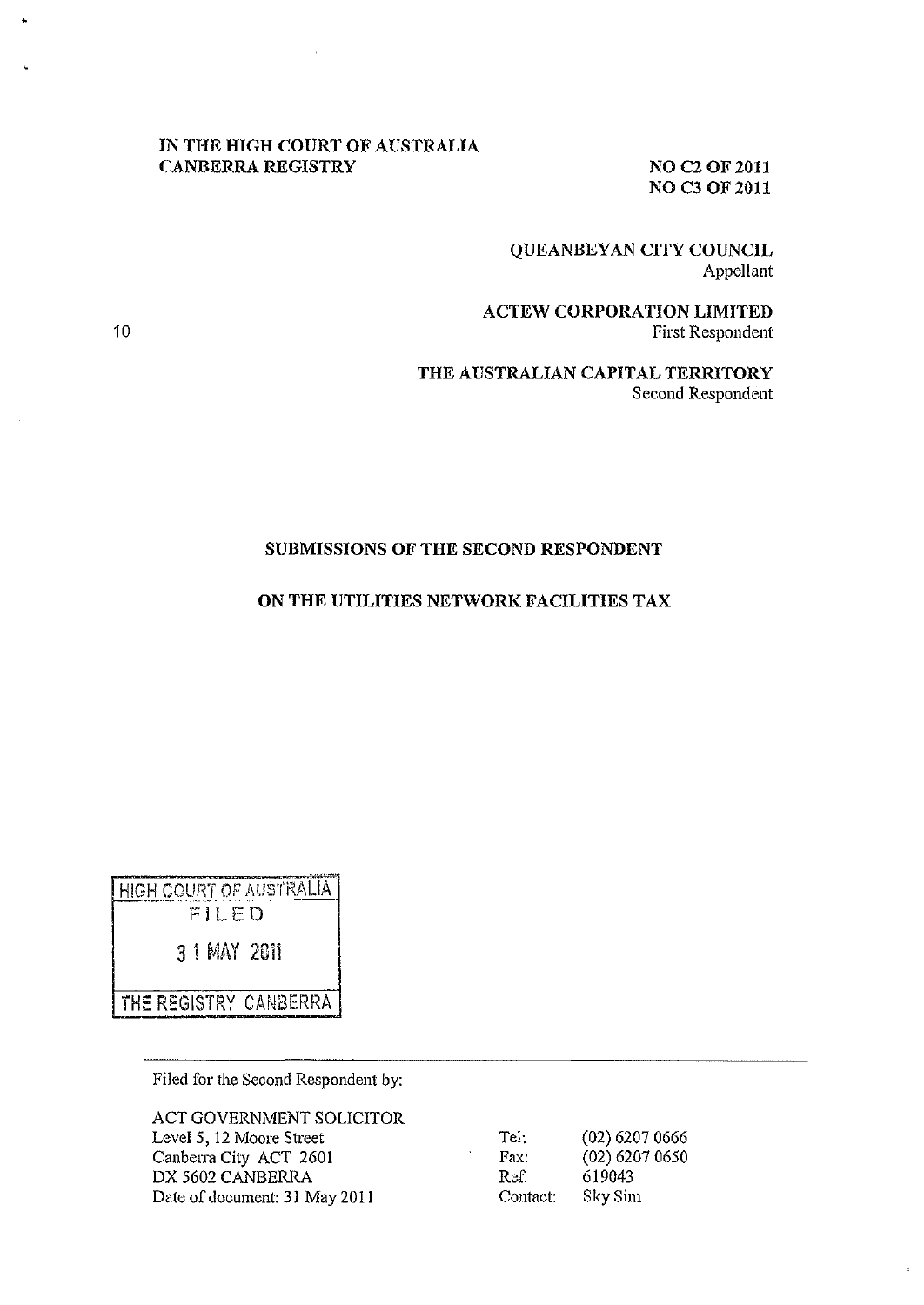# PART I - SUITABILITY FOR PUBLICATION

I. These submissions are in a form suitable for publication on the Internet.

# PART II ISSUES

- 2. Both appeal C2 of 2011 and C3 of 2011 raise the same issues for determination in relation to the Utilities Network Facilities Tax (the UNFT):
	- 2.1. whether the UNFT is a tax; and
	- 2.2. if the UNFT is a tax, whether it is a duty of excise.
- 3. In relation to the first issue, the second respondent (the Territory) submits the UNFT is not a tax, rather it is properly characterised as a fee for the occupation or use of Territory land.
- 4. In relation to the second issue, the Territory submits that even if the UNFT could be characterised as a tax, it is not, either in form or in its substantial effect, a tax "upon goods" and is therefore not a duty of excise.
- S. These submissions should be taken as submissions in relation to the UNFT in both appeal C2 of 2011 and C3 of 2011.

### PART III NOTICE UNDER S 78B OF THE JUDICIARY ACT

6. The respondent is satisfied that the appellant has given Notice in compliance with s 78B of the *Judiciary Act 1903* (Cth).

### PART IV MATERIAL FACTS

20 7. The factual matters set out in paragraphs 6-12 of the appellant's (QCC's) submissions on C3 of 2011 are not in contention. The submissions made in paragraphs 13-16 are dealt with in Part V below.

## PART V RELEVANT PROVISIONS

8. The Territory accepts QCC's statement of the applicable constitutional provisions, statutes, regulations and ministerial determinations.

### PART VI ARGUMENT

### Legislative scheme

30

10

9. Section 8(1) of the *Utilities (Network Facilities Tax) Act* 2006 (ACT) (the UNFT Act) imposes a charge described as a "network facility tax" on the "owner" of a "network facility" where that facility is located on land in the Territory. "Owner" is defined in the Dictionary to the Act as "for a network

----\_.\_--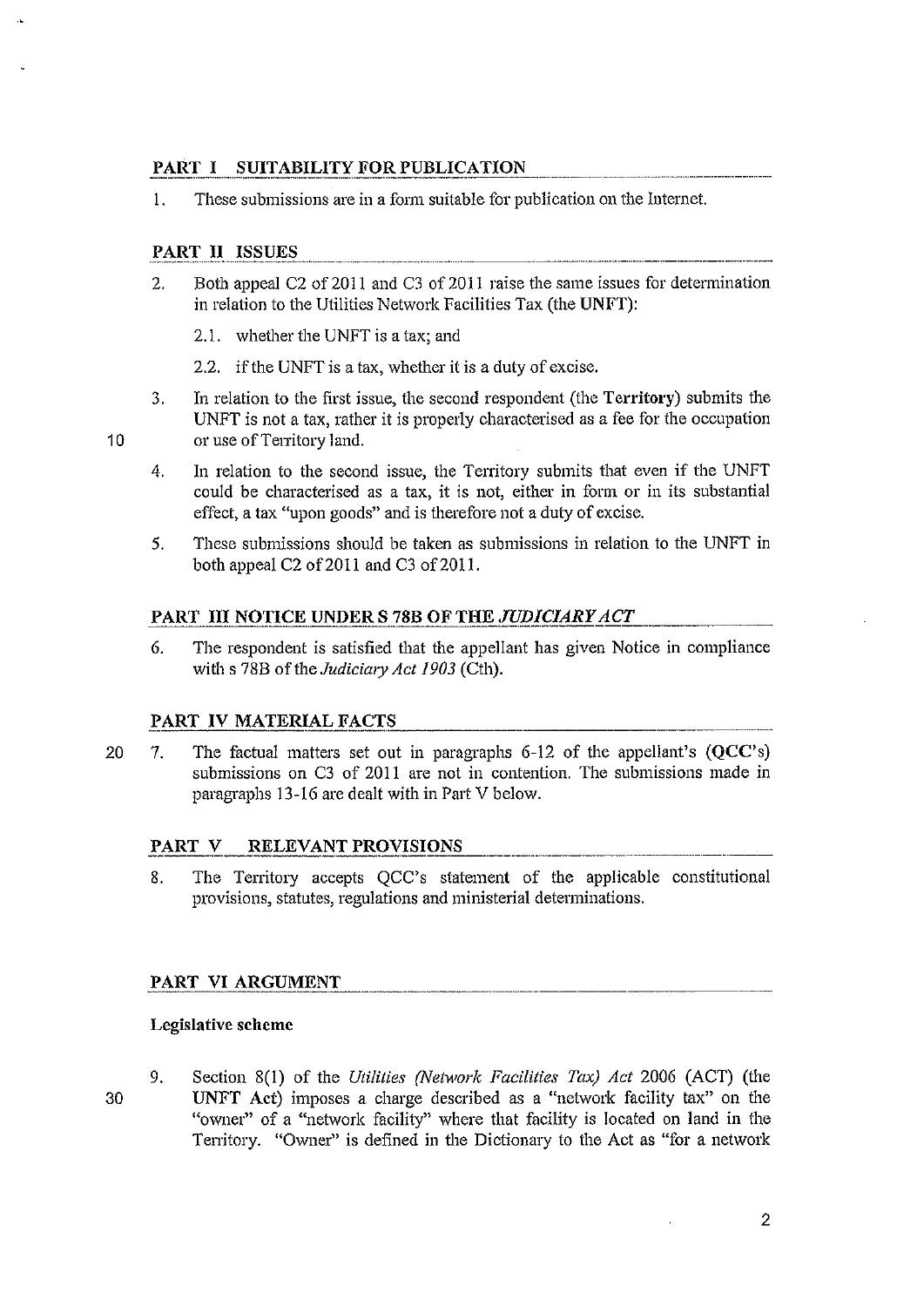facility, the legal owner, whether or not the legal owner also has rights to operate the facility".

- 10. Section 6(1) defines a "network facility" to mean "any part of the infrastructure of a "utility network". However, s 6(2) excludes from that definition any facility fixed to land which is subject to a lease or a licence granted by the Territory or any other right prescribed by regulation in relation to the use of the land for the utility network.
- 11. Section 7 of the UNFT Act provides that a utility network is (a) an electricity transmission network, an electricity network, a gas transmission network, a gas 10 distribution network, a sewerage network or a water network under the *Utilities Act* 2000  $(ACT)^1$ ; (b) a telecommunications network under the *Telecommunications Act* 1997 (Cth), or (c) any other network prescribed by regulation. No other networks are presently prescribed by regulation.
	- 12. Section 8(1) provides that the amount of the tax payable in relation to the "network facility" is the "determined rate" x "route length".
- 13. The *determined rate* means the rate determined under section 139 of the *Taxation Administration Act* 1999 (ACT) (the TAA). The *route length* of a network facility on land means the length of the horizontal projection of the facility on the land (see Dictionary). The determined rate for the period of six 20 months until 13 March 2008 was \$355 per kilometre. From 13 March 2008, the determined rate for the period of 12 months is \$676 per kilometre.
	- 14. While the UNFT is a charge imposed on *owners* of a network facility, the right to *operate* a network facility is governed separately by the *Utilities Act 2000*  (ACT).

### The UNFT is not a tax

- 15. It is submitted that the UNFT is properly characterised as a fee for the privilege of locating a network facility on Territory Land that is not the subject of a relevant private right or interest held by the utility (see s 6(2) UNFT Act). 30 Consequently, the Territory submits that the UNFT is not properly characterised as a tax. The Full Court did not need to decide this issue as it concluded that the UNFT was not a duty of excise.<sup>2</sup>
	- 16. QCC first points to the form of the UNFT in support of its contention that the UNFT is a tax. $3$
	- 17. Whether a charge is a "tax" or a "fee" for the purposes of a s 90 exercise is a matter of substance. 4

 $\mathbf{r}$ **A "water network" is defined under the** *Utilities Act 2000* **as infrastructure used in relation to the collection and treatment of water for distribution by a person to premises of another person, or for the distribution of water by a person for supply to premises of another person:**  s 12.

<sup>2</sup>  3 Judgment at [124]-[125], [152] per Keane CJ (AB 115), at [160] per Stone J (AB 127), at [180] per Perram J (AB 134); see Notice of Contention filed 4 May 2011 at para 2.

QCC UNFT submissions at [21].

<sup>4</sup>  See Air Caledonie International v Commonwealth (1988) CLR 462 at 467; Philip Morris Ltd v *Commissioner of Business Franchises (Vic)* (1989) 167 CLR 399 at 433 per Mason CJ and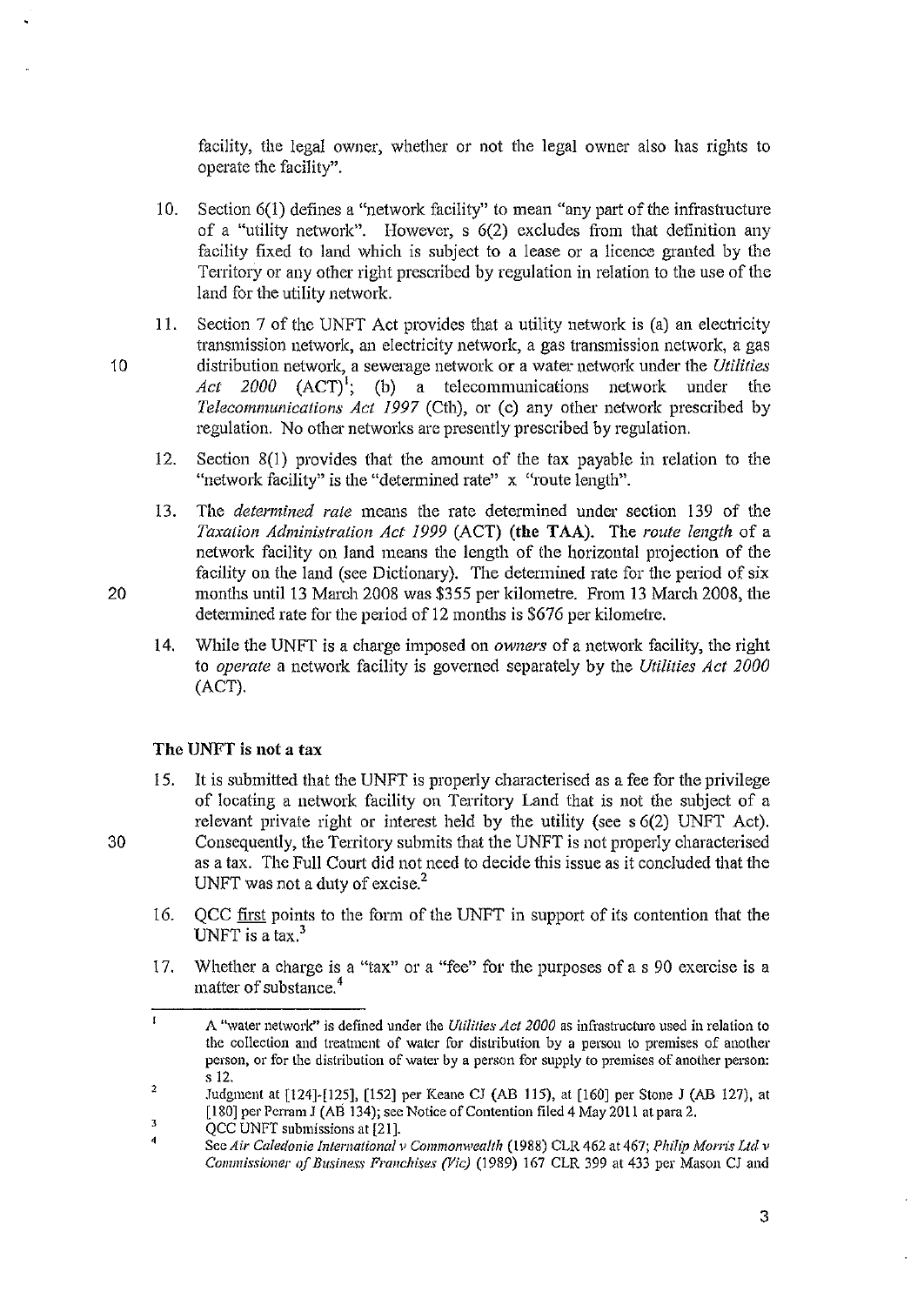- 18. The UNFT is described by the legislature as a "tax" (apparently to reflect the fact that it is administered under the TAA, however that does not conclude the question of its appropriate characterisation.
- 19. When the UNFT was originally announced by the Territory in the 2006-07 budget, it was described as a fee payable for a "utility land use permit".<sup>5</sup> The name of the charge was subsequently changed to the Utilities Network Facility Tax. In the introduction speech for the UNFT Act, the Minister explained that, after consulting with utility companies, the government had decided to use its existing taxation infrastructure to collect the new charge on network facilities 10 and to apply the charge as a tax on ownership to allow the charge to be applied more simply (with less administrative burden than through a more complex permit system).6
- 20. It is submitted that the fact that the UNFT, along with a number of other charges, is administered under the TAA is a factor that should be regarded as neutral (or, altematively, given very little weight) in determining whether the UNFT is properly characterised as a tax for the purposes of s 90 of the Constitution.<sup>7</sup> The purpose of the TAA is to make general provision in relation to the administration and enforcement of "tax laws" (s 6), where certain laws, including the UNFT Act, are defined as "tax laws" for the purposes of that Act 20 (s 4) and, in turn, *"tax"* is defined in the Dictionary as a tax, duty or levy under a "tax law". Nomenclature for the purpose of administration and collection of a fee should not detennine the substantive question under s 90 of the Constitution.
	- 21. Secondly, QCC's submission that, because the UNFT applies to those network facilities that are affixed to private leasehold land, it cannot be properly characterised as a fee for a privilege is misconceived.<sup>8</sup> It fails to appreciate the unique system of land tenure that exists in the ACT.
- 22. Land in the ACT is either National Land or Territory Land within the meaning of the *Australian Capital Territory (Planning and Land Management Act) 1988*  (Cth). National Land is land that is intended to be, or is used by or on behalf of 30 the Commonwealth and has been declared to be National Land: s 27. Land that is not National Land is Territory Land: s 28. In relation to Territory Land:
	- 22.1. The Executive of the Territory, on behalf of the Commonwealth, has responsibility for the management of Territory Land, which includes care, control and maintenance of the land: s 29 *Australian Capital Territory (Planning and Land Management Act)* 1988 (Cth).
	- 22.2. All privately-occupied land in the ACT is leasehold land occupied pursuant to a lease granted by the Executive of the Territory on behalf of the Commonwealth: *Planning and Development Act 2007 (ACT),*  Chapter 9.

Deane J; *Harper v Minister fi)]' Sea Fisheries* (1989) 168 CLR 314 at 332 per Brennan J; *Ha v NSW* (1997) 1989 CLR 465 at 498 per Brennan CJ, McHugh, Gummow and Kirby JJ; *Matthews v ChicolY Marketing Board* (1938) 60 CLR 285 per Starke J.

 $\mathbf{5}$ Judgment of Euchanan J at [131] (AB 39). 6

<sup>7</sup>  Judgment of Buchanan J at [131] (AB 39).

<sup>8</sup>  See Keane CJ Judgment at [124] (AB 115).

QCC UNFT submissions at [24]ff.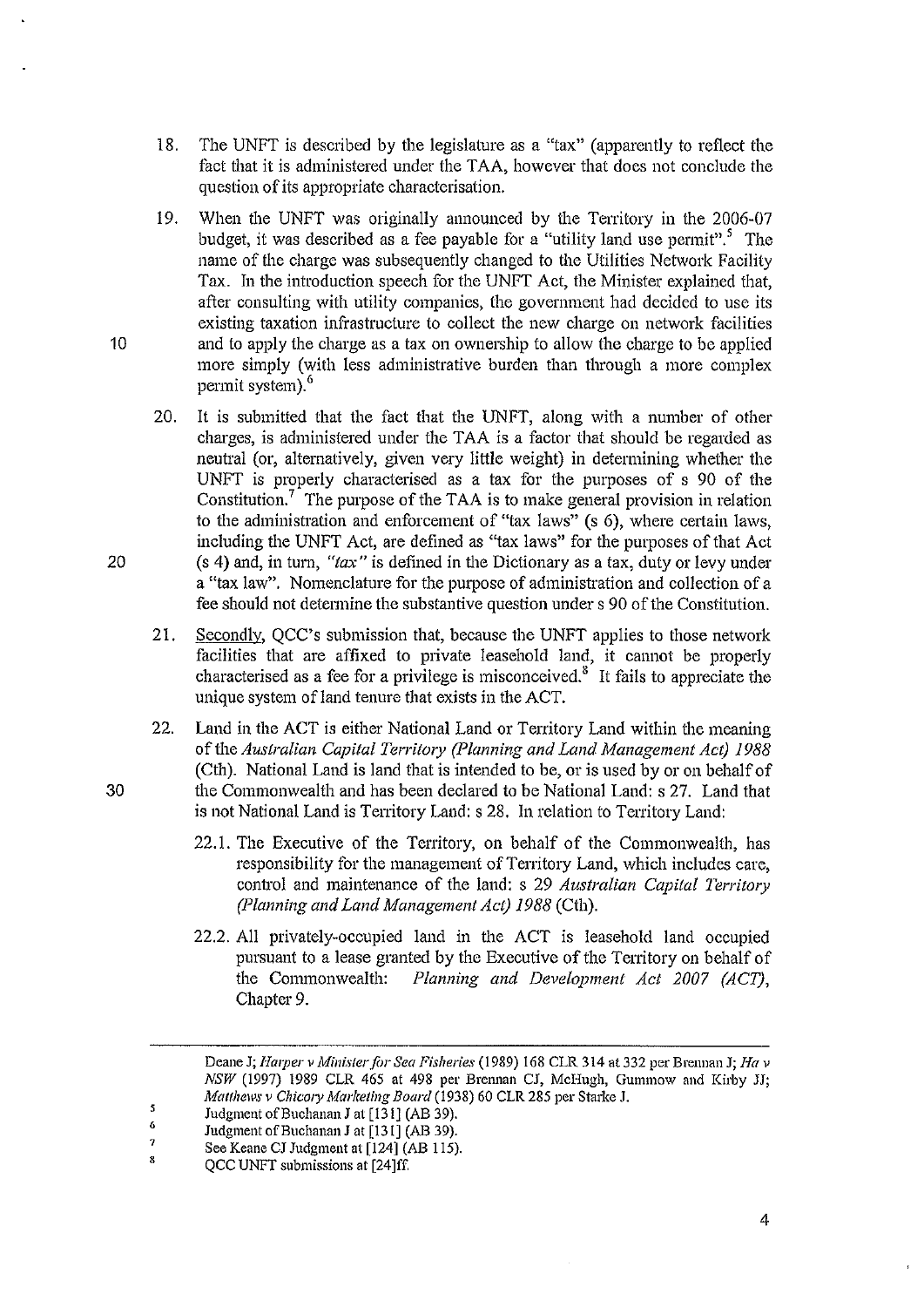- 23. Consequently, the Territory is empowered to grant facility network owners the right to occupy Territory Land on which the facility is situated.<sup>9</sup> The fact that it may raise revenue in doing so does not detract from the character of the charge.<sup>10</sup> Thus, QCC's submission that the UNFT is in substance a fee for the exercise of legislative power is misconceived $11$  (but in this respect, if the UNFT could be said to be a charge for the exercise of legislative power, then the same can be said for the fee held to be valid in  $Harper<sup>12</sup>$ .
- 24. Thirdly, in support of its contention that the UNFT cannot be properly characterised as a fee for a privilege, QCC contends that the UNFT applies to 10 National Land.<sup>13</sup> There is no basis for construing the UNFT Act as applying to land over which the Territory Parliament does not have legislative authority.
	- 24.1. Both general principle and s 120 of the *Legislation Act 2001* (ACT) require that the meaning of the term "land" in the UNFT Act be read down so as not to exceed legislative power.
	- 24.2. In view of the unusual and highly particularistic system of landholding in the ACT, it is reasonable to assume that where the Territory Parliament intends to refer to National Land, over which it has no legislative control, it will expressly say so; see, for example, ss 107, 233 of *Utility Act* and definition of "public land" in the Dictionary to that Act.
	- 24.3. It is apparent from the terms and structure of the UNFT Act that the Act is not intended to apply to National Land. It is submitted that the phrase "a network facility on land in the ACT" in s 8(1) refers to a network facility on land in the ACT that is capable of being the subject of a lease or a licence granted by the Territory in favour of the utility but in respect of which no such lease or licence has been granted. That necessarily excludes National Land.
		- 24.4. In any event, the validity of the UNFT Act should be judged against the circumstances of its claimed operation; here there is no doubt that the UNFT is applied to a facility owned by ACTEW located on Territory, as opposed to National Land.
	- 25. Finally, QCC's submission that ACTEW's right to operate its water network facility is not granted by the UNFT Act but by the Utilities Act (with the suggested consequence that the UNFT cannot be regarded as a fee for a privilege) is flawed and should be rejected.<sup>14</sup>
	- 26. The right to operate a network facility is governed separately by the Utilities Act. The UNFT is a charge on the legal *owner* of a network facility, not its *operator.* As the definition of "owner" in the UNFT Act makes clear, the legal owner of a network facility will not necessarily be the holder of a licence to operate that facility.

20

<sup>9</sup>  See generally Keane CJ Judgment at [136], second factor (AB 118).

<sup>10</sup>  Cf. QCC UNFT submissions at [32]-[36].

<sup>11</sup>  QCC UNFT submissions at [27]-[28].

<sup>12</sup>  *Harper v Minister for Sea Fisheries* (1989) 168 CLR 314 (see in particular Mason CJ, Deane and Gaudron JJ at 325 and Brcnnan J at 334).

<sup>13</sup>  QCC UNFT submissions at [13]. [24]-[28].

<sup>14</sup>  QCC UNFT submissions at [29]-[30].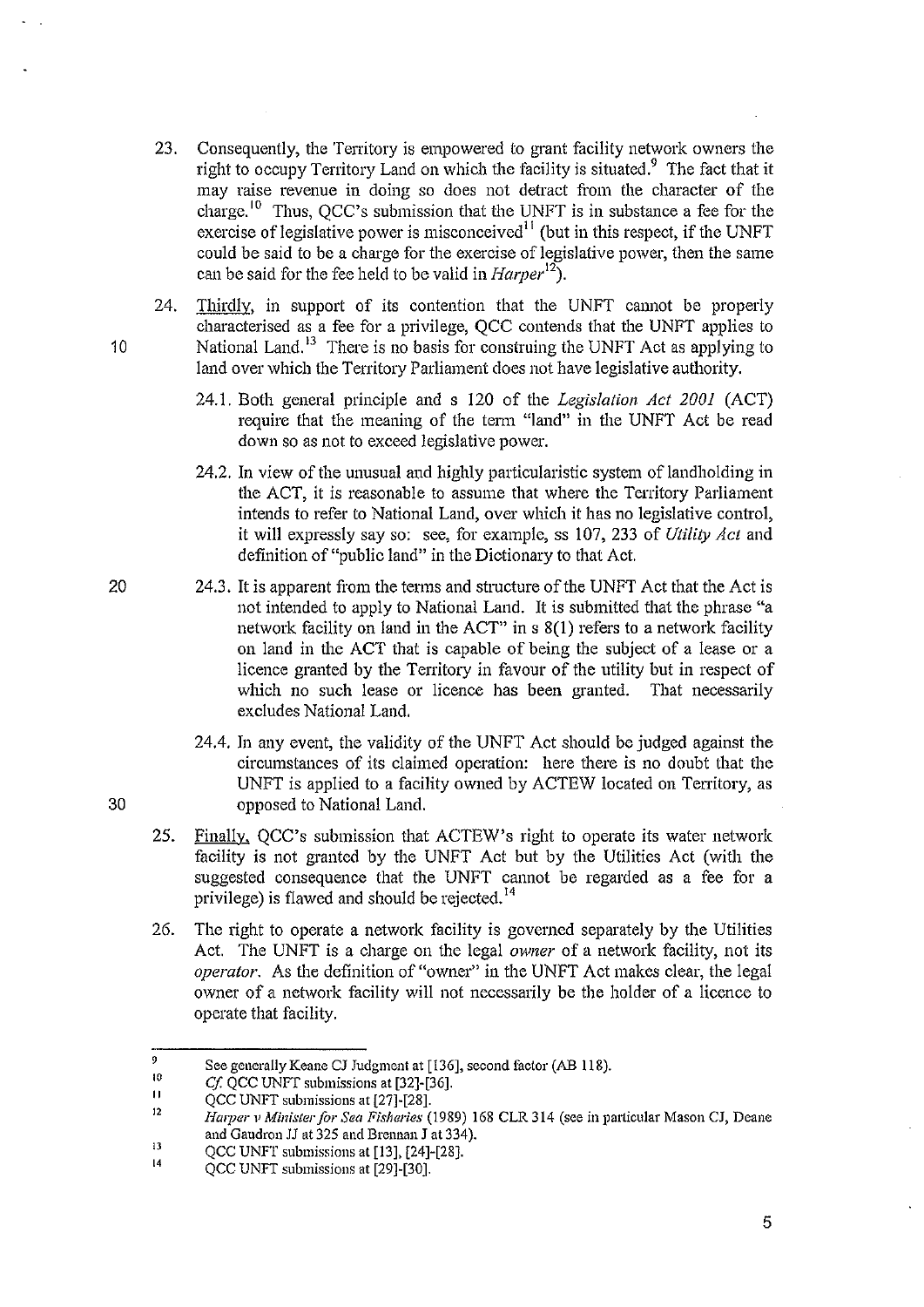- 27. The Utilities Act requires the operator of a network facility to hold a licence, for which an annual licence fee is payable. Section 45 of that Act makes clear that the annual licence fee payable under the Act is a reasonable contribution towards the costs incurred, or expected to be incurred, by the ICRC in the exercise of functions in relation to utility services.<sup>15</sup> That fee is payable regardless of whether the network facility in respect of which the licence is held is located wholly on Territory Land or wholly on land leased by the utility. The extent to which the network facility is located on land leased by the utility is irrelevant in determining the amount of the licence fee under s 45. That fee is 10 not a fee for the privilege of locating a network facility on Territory Land.
	- 28. For these reasons, it is submitted that the UNFT is properly characterised as a fee for a privilege of locating a network facility on Territory Land that is not the subject of a relevant private right or interest held by the utility (see s 6(2) UNFT Act). It is therefore not a tax.

## **The** UNFT is **not a duty of** excise

### *General principles*

- 29. Even if the UNFT can properly be characterised as a tax, the UNFT is not a duty of excise.
- 20 30. An excise is a tax levied on a step in the production, manufacture, sale or distribution of goods.<sup>16</sup> To be an excise a tax must be levied "upon goods". It is necessary that the tax "be of such a nature as to affect them [the goods] as the subjects of manufacture or production or as articles of commerce".<sup>17</sup> It is not sufficient that the tax bears a close relation to the production or manufacture, the sale or the distribution of goods.
	- 31. The gravamen of QCC's challenge to the UNFT is that a tax on the occupation of land is an excise because the land is used in the manufacture or distribution of goods. However, there is no decision of this Court in which it has been held that a tax on the, occupation of land is an excise simply because the land happens to be used in the course of an operation which will ultimately result in the manufacture or distribution of goods.
	- 32. The object of the exclusive power given to the Commonwealth Parliament by s 90 of the Constitution is to give the Parliament real control of the taxation of commodities. As Keane CJ observed in the Full Court, s 90 of the Constitution is not concerned to give the Commonwealth exclusive power to impose taxes on the ownership or use of land.  $18$

<sup>15</sup>  *Cf.* QCC UNFT submissions at [30J.

<sup>16</sup>  17 *Ha v NSW* (1997) 189 CLR 465 at 499; *Capilal Duplicators Pty Ltd v Australian Capital Territory [No 1]* (1992) 177 CLR 248 at 279 per Brennan, Deane and Toohey JJ; *Hematite* Petroleum Pty Ltd v Victoria (1983) 151 CLR 599 at 657 per Brennan J, 665 per Deane J.

<sup>18</sup>  *Matthews v Chicory Marketing Board (Vic)* (1938) 60 CLR 263 at 304 per Dixon J.

Keane CJ Judgment at [126J (AB 115); *Parton v Milk Board (Victoria)* (1949) 80 CLR 229 at *260; Ha v State a/New South Wales* (1997) 189 CLR 465 at 495.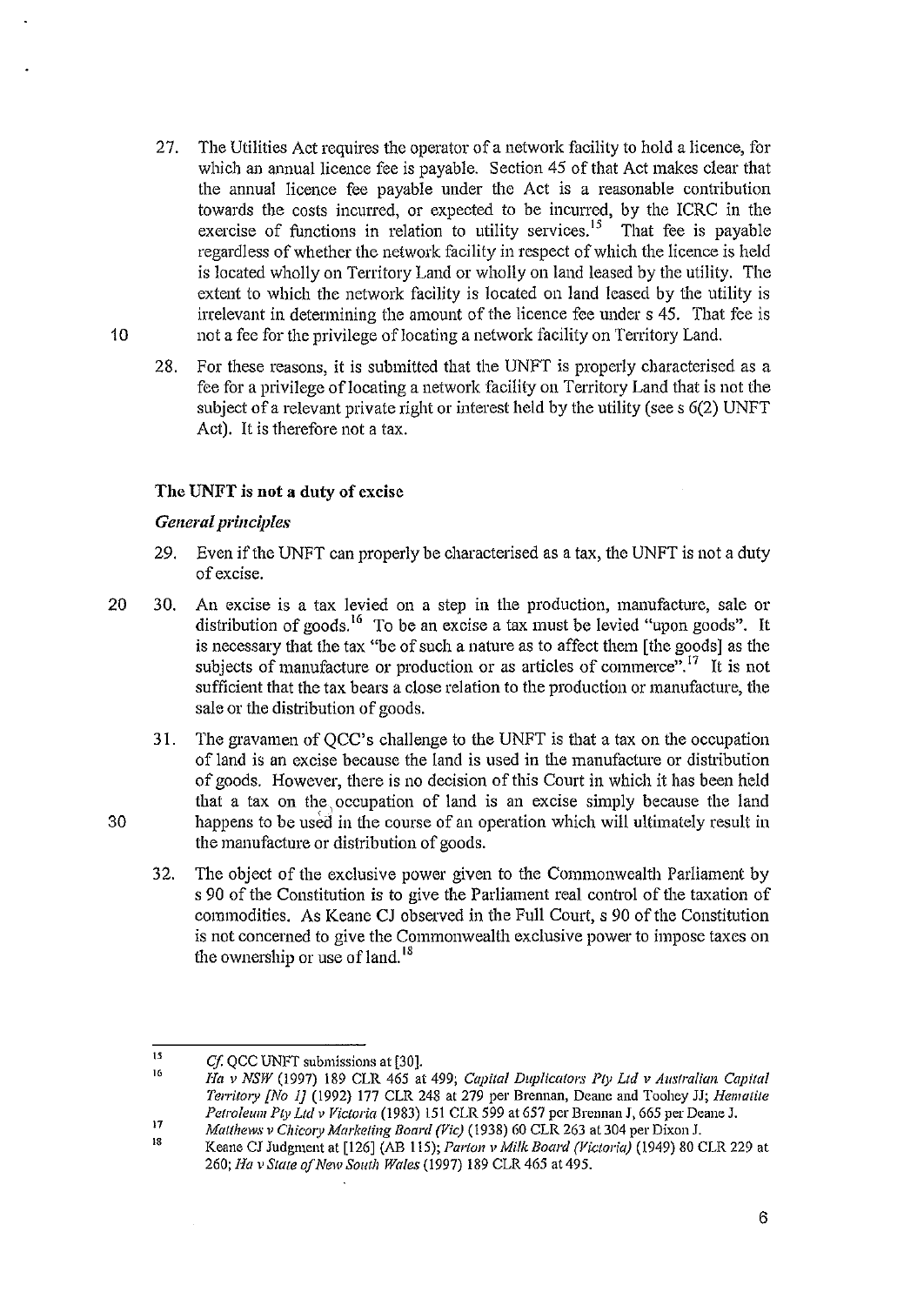33. In determining whether a tax is properly characterised as an excise, it is necessary to have regard to a range of relevant factors, none of which is determinative. 19

### *Hematite*

- 34. The sorts of factors that are relevant to the characterisation of a tax as an excise were discussed by the High Court in *Hematite. <sup>20</sup>*
- 35. In *Hematite,* this Court held that state legislation imposing a fixed licence fee of \$10 million in respect of three pipelines that were used for the purpose of carrying (respectively) crude oil, liquefied petroleum gas and natural gas from 10 Longford in Gipplsand, where they were separated into those components, to their places of distribution, contravened s 90 and was invalid. The three pipelines that were the subject of the charge had been singled out for special treatment – the tax was imposed by express reference to the licence numbers of the three pipelines (in circumstances where the relevant licence dictated what might pass through each of the pipelines). All other pipelines were subject to a charge of only \$40 per km.
	- 36. After noting that "the court has from time to time insisted that there must be a strict relationship between the tax and the goods in order to constitute a tax on goods, Mason J stated at 632:

"To justify the conclusion that the tax is upon or in respect of the goods it is enough that the tax is such that it enters into the cost of the goods and is therefore reflected in the prices at which the goods are subsequently sold. It is not necessary that there should be an arithmetical relationship between the tax and the quantity or value of the goods produced or sold, still less that such a relationship should exist in a specific period during which the tax is imposed. This is because there are many cases where an examination of the relevant circumstances will disclose that a tax is a duty of excise notwithstanding that it is not expressed to be in relation to the quantity or value of the goods."

37. Mason J then identified the significant features of the fee, which led his Honour to conclude that it was, in its substantial effect, a tax in respect of hydrocarbons, as follows (at 634):

> "(1) that it is levied only upon a trunk pipeline, that is the Gas and Fuel Corporation pipeline, the gas liquids pipeline and the crude oil pipeline, through which flow the entirety of the hydrocarbons recovered from the Bass Strait fields;

> (2) that it is a fee payable for permission to operate a pipeline for which the plaintiffs otherwise hold a permit to own and use;

> (3) that the fee is a special fee which is extraordinarily large in amount, having no relationship at all to the amount of the fees

20

30

<sup>19</sup>  Anderson's Pty Ltd v State of Victoria (1964) 111 CLR 353 at 365 per Barwick CJ; *Hematite* at 629, 633 per Mason J, 666 per Deane J; *Capifat Duplicators Pty Lld v Australian Capital Territory [No 2J* (1993) 178 CLR 561 at 583 per Mason CJ, Brennan, Deane and McHugh.TJ. 20

*Hemalite Pelroleum Proprietm:y Limited v The Slate of Victoria* (1982) 151 CLR 599.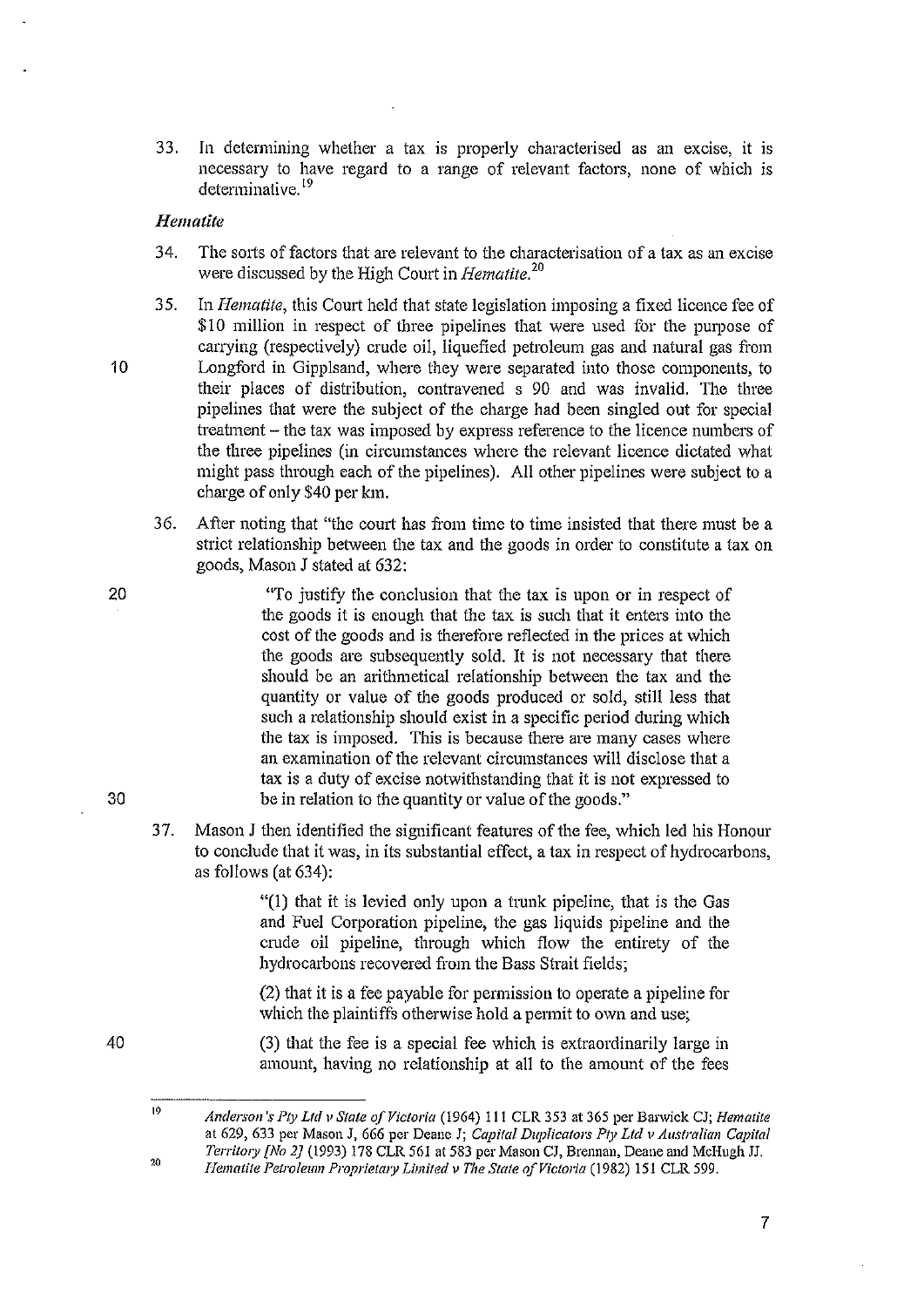payable for other pipeline operation licences  $-$  the fee payable for a trunk pipeline is  $$10,000,000$  whereas the fee payable for any other pipeline is \$40 per kilometre; and

(4) that the fee is payable before an essential step in the production of refined spirit can take place  $-$  the transportation of the hydrocarbons from Longford to Long Island Point where the refinery is situated."

38. Mason J concluded (at 634-5):

 $\ddotsc$ 

"The co-existence of these features indicates that the pipeline 10 operation fee payable by the plaintiffs is not a mere fee for the privilege of carrying on an activity; it is a tax imposed on a step in the production of refined petroleum products which is so large that it will inevitably increase the price of the products in the course of distribution to the consumer. The fee is not an exaction imposed in respect of the plaintiffs' business generally; it is an exaction of such magnitude imposed in respect of a step in production in such circumstances that it is explicable only on the footing that it is imposed in virtue of the quantity and value of the hydrocarbons produced from the Bass Strait fields. To levy a 20 tax on the operation of the pipelines is a convenient means of taxing what they convey for they are the only practicable method of conveying the hydrocarbons to the next processing point." (emphasis supplied)

#### 39. Brennan J's reasoning at 658-9 was to similar effect to that of Mason J:

"Where a tax which takes the form of a licence fee is exacted not in respect of a business generally but in respect of a particular act done in the business, it is a tax upon the doing of that act; where that act is a step in the production, manufacture or distribution of goods, a tax upon that step is hurden upon production, 30 manufacture or distribution. And that is so whether or not the tax is calculated upon the quantity or value of the goods produced, manufactured or distributed.

The impugned taxes that are imposed by s 35 are selective and discriminatory. Section 35 selects the gas liquids, crude oil and Gas and Fuel Corporation pipelines as against all other pipelines in Victoria and imposes a tax upon the licensees of each of those pipelines in respect of the operation of each of those pipelines. Apart from s 35 the respective licensees would be authorized to 40 operate those pipelines without payment of the tax; by virtue of s 35 the respective licensees may operate their pipelines only if they have first paid the tax or an instalment of the tax to cover the period of proposed operation." (emphasis supplied)

40. As Keane CJ observed, it is apparent from the reasoning of the majority that the basis of the decision in *Hematite* was that the *particular features* of the legislation meant that the pipeline licence fee, which was formally in respect of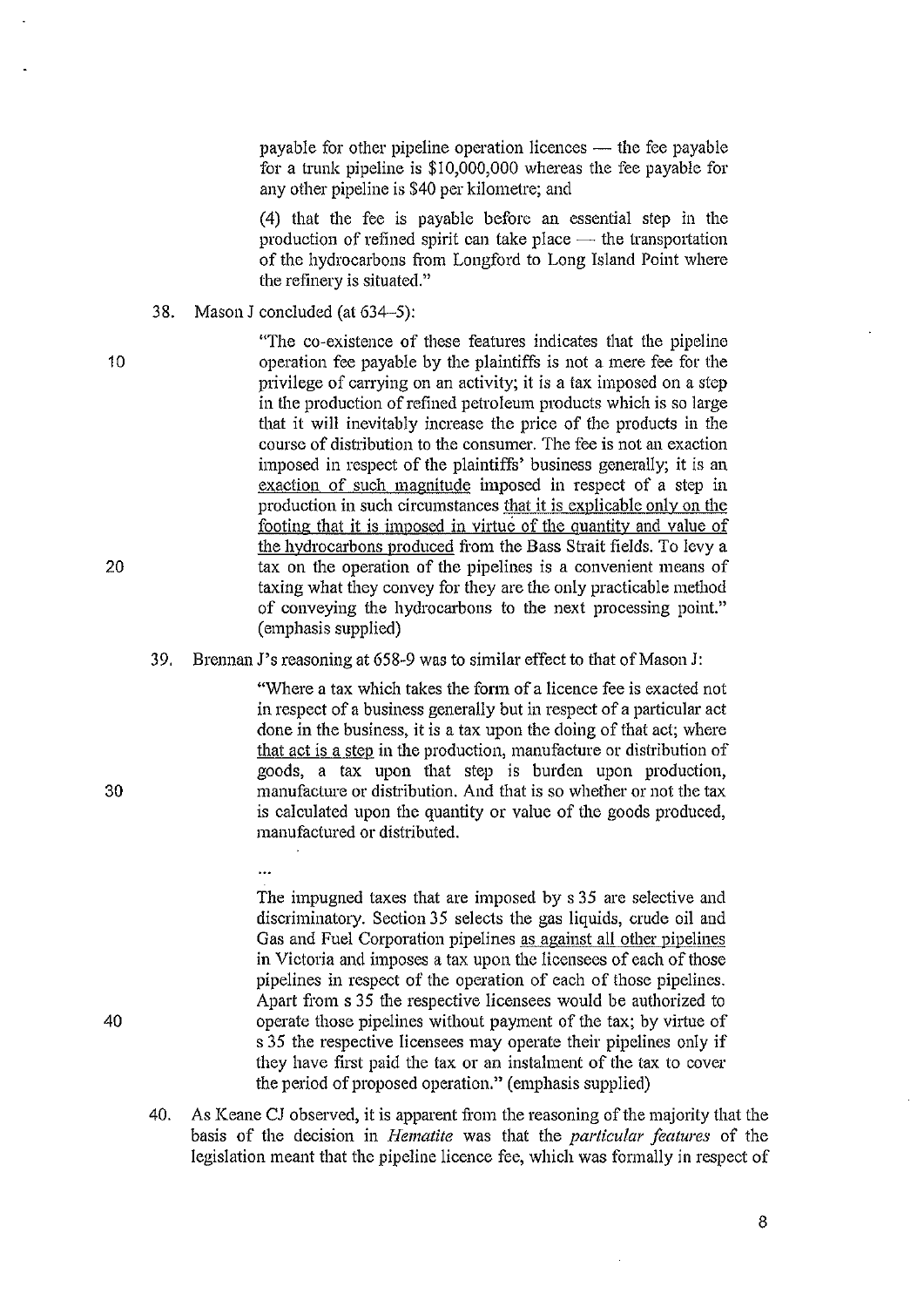the pipelines carrying the hydrocarbons, was in substance an exaction imposed upon the transport of the hydrocarbons carried in those particular pipelines.<sup>21</sup>

- 41. There are no equivalent factors here that would justify the conclusion that the UNFT is in substance an exaction imposed upon the water passing through ACTEW's water network.
- *42. No relationship between value or quantity i!f goods and amount of charge.* For the reasons set out at paragraphs [70]-[76] below, there is no relationship at all between the amount of the UNFT and the quantity of the goods that are distributed.
- 10 43. *Magnitude of the fee.* Unlike the charge in *Hematite,* the UNFT is not "enormously large in amount".<sup>22</sup> It is not "of such magnitude ... that it is explicable only on the footing that" it is imposed by virtue of the quantity and value of the water distributed through the network.<sup>23</sup> Rather, it is explicable as a charge for the use or occupation of Territory Land by a network owner.
	- *44. Non-discriminatory fee.* The UNFT is also imposed on a range of "utility networks" in the ACT for electricity, gas, sewerage and telecommunications.<sup>24</sup> In each case, the UNFT is imposed by reference to *ownership* of a facility on land and the length of the network on the land.<sup>25</sup>
- 45. Thus, in contrast to the tax considered in *Hematite,* the UNFT imposed in 20 respect of a water network is the same as the amount of the fees payable for all other networks located on ACT land.<sup>26</sup>
	- 46. QCC asserts that it is irrelevant that the UNFT applies to a wide range of utilities and networks other than the water network owned by ACTEW. In doing so QCC wrongly ignores the following:
		- 46.1. the UNFT Act does not single out ACTEW's water network for special treatment;
		- 46.2. the UNFT is not levied only upon a particular pipeline or part of a network of a particular owner; $^{27}$
- 46.3. the UNFT Act does not select and discriminate against particular network 30 **s** facilities as against all other such facilities in the  $\angle ACT$ ;<sup>28</sup>
	- 46.4. the UNFT imposed in respect of a water network bears a relationship to  $$ indeed, it is calculated in the same manner as  $-$  the fees payable for all other networks located on Territory Land;<sup>29</sup>
	- 46.5. even though the value of goods that are conveyed through the various different types of network may vastly differ, if those networks occupy the

<sup>21</sup>  Keane CJ Judgment at [135] (AB 118).

**e/Mason J in** *Hematite* **at 634.** 

 $\begin{array}{c} \n 22 \\
23 \\
24\n \end{array}$ Cf. Mason J in *Hematite* at 634-5.

<sup>2</sup>S See ss 6-7 UNFT Aet; see Keane CJ Judgment at [100] (AB 108).

<sup>2</sup>G Keane CJ Judgment at [97], [108], [118], [121] (AB 108).

<sup>21</sup>  Cf. *Hematite* at 634 per Mason J.

<sup>,.</sup>  *C'f, Iiemafife* at 667.4, 667- 668 per Deane J.

<sup>,.</sup>  Cf. *Hematite* at 659; per Brennan J; at 667.4, 667- 668 per Deane J.

*Cl l{eml1tite* **at 634 per Mason 1.**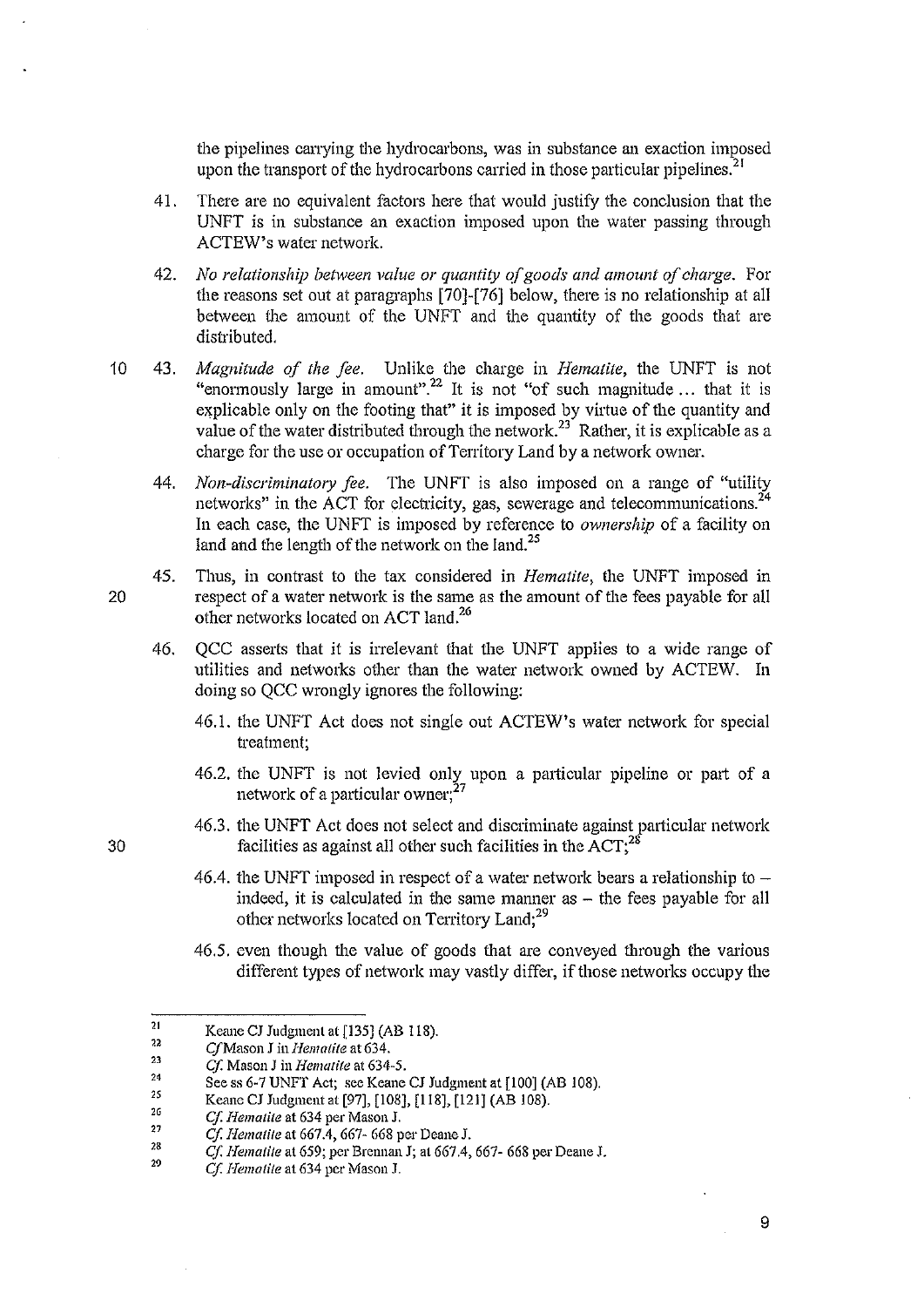same length on Territory Land, the owner pays the same amount of UNFT;

- 46.6. the methodology for calculating the UNFT is not correlated to the amount or type of goods conveyed through the network.
- 47. QCC appears to misapprehend that the Territory relies on the fact that the  $U$ NFT is imposed on other network facilities to argue that the UNFT may not be an excise in all the circumstances to which it is intended to apply (and therefore it cannot be an excise in relation to its imposition on the owner of a water network).30 The Territory does not rely on the imposition of the UNFT on other 10 network facilities for this purpose.
	- 48. Rather, as the Full Court correctly concluded, the relevance of the imposition of the UNFT on other network facilities in the ACT is to underscore the fact that  $$ by contrast to the charge in *Hematite* – the UNFT does not select the water network for discrimination so as to warrant the conclusion that the charge is upon the water carried in the network.<sup>31</sup>
- 49. As Keane CJ observed, in *Hematite* the principal feature of the legislative scheme which lead to the licence fee being seen as falling on the step of transporting the hydrocarbons in the course of their production was the vast disparity between the fee for the pipeline carrying the hydrocarbons and the fees 20 charged in respect of other pipelines.<sup>32</sup>
	- 50. By contrast, in the present case, there is no such indicator that the water in the network is, as a matter of substance, the target of the UNFT.<sup>33</sup>
	- *51. The quantum of the tax is referable to the length of land occupied.* The charge imposed in *Hematite* was a flat fee of \$10,000,000 for each of the three pipelines it applied to. Here the quantum of the UNFT is referable to the length ofland occupied by any utility network.
- 52. Charge on ownership not the operation of utility network. Unlike the charge in *Hematite*, the UNFT is a charge on the ownership of a facility, not a charge on its operation.<sup>34</sup> The UNFT is payable by the owner regardless of how much 30 water, if any, is transported by the operator.<sup>35</sup>
	- 53. A non-owner operating the network  $-$  for example, the entity which produces goods and then distributes the goods through the network - would not be subject to the UNFT. Rather, the UNFT would be payable by the legal owner, even though:
		- 53.1. the operator owns the goods that are being distributed through the facility;
		- 53.2. the legal owner never takes a step in the distribution of goods at all.

31 Keane CJ Judgment at [136], sixth factor (AB 119); *cf. Hematite Petroleum Pty Ltd v Victoria* (1983) 151 CLR 599 at 634 per Mason J; per Brennan J at 659; Deane J at 667.4, 667- 668.

<sup>30</sup> QCC UNFT Submissions at [81.6]-[81.7].

Keane CJ Judgment at [138] (AB 119).

 $32$ <br> $33$ <br> $34$ Keane CJ Judgment at [138] (AB 119).

<sup>35</sup> Cf *Hemalite* Mason.l at 634. Brennan J at 659, Deane J at 668.

Keane CJ Judgment at [128] per Keane CJ (AB 115).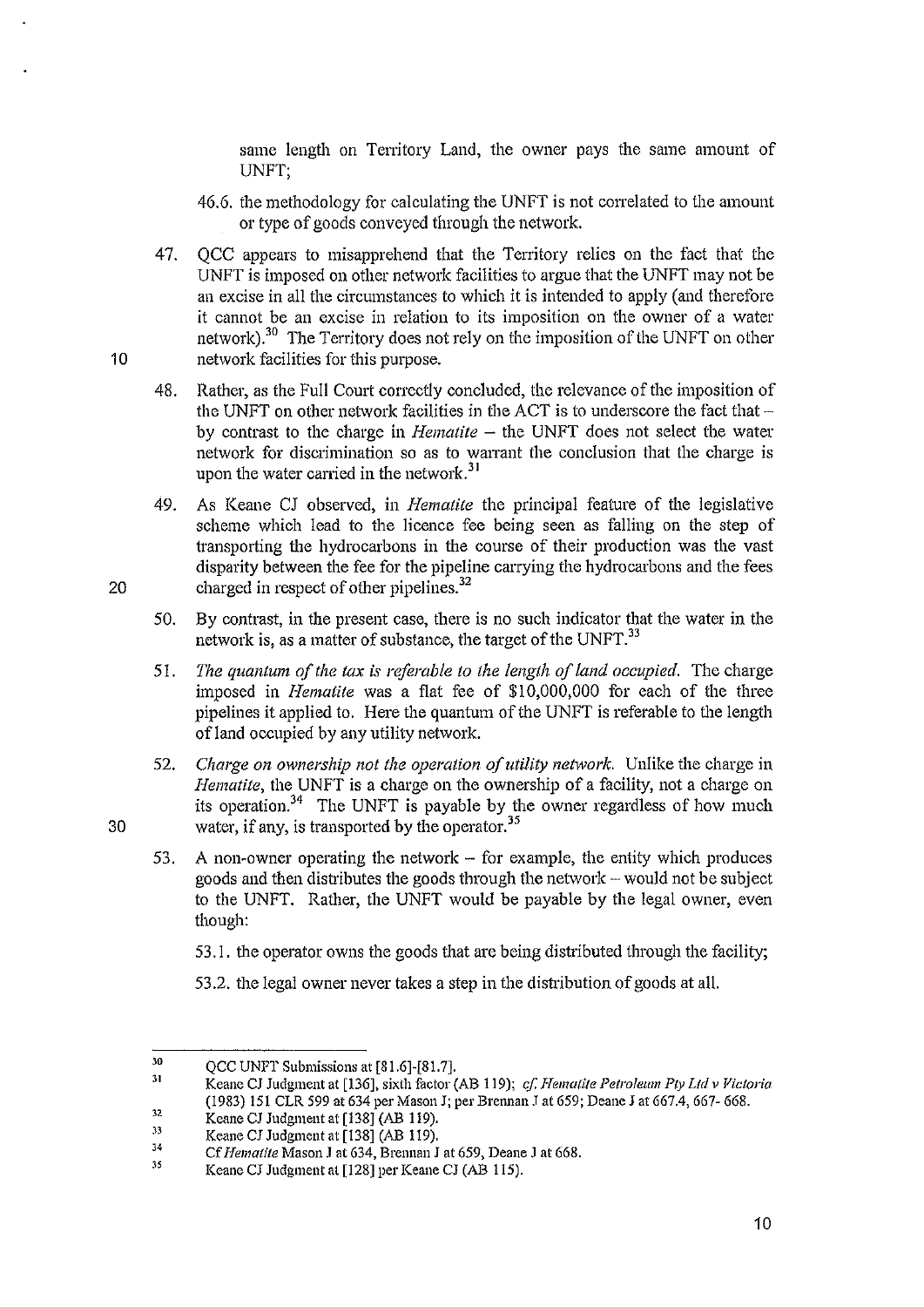- 54. Consequently, the fact that the use of the water network might be an essential step in the production and distribution of water by the entity operating the network facility is immaterial  $-$  the operator is not liable to pay the UNFT. Likewise, because only the owner is liable to pay the UNFT and not the operator involved in production, it is a mischaracterisation to suggest that the UNFT is imposed at a "stage of production".
- *55.* 11'me *for payment.* In *Hematite* it was held to be significant in the characterisation of the charge as an excise that the fee was payable before an essential step in the production of the good could take place.<sup>36</sup> By contrast, the 10 UNFT is payable in arrears after the lodgment of an annual return 60 days after the end of that year (see s 12 UNFT Act). Thus, in no sense is the payment of the UNFT a condition upon the transportation of water.<sup>37</sup>
	- 56. As Keane CJ observed, the pipeline licence fee in *Hematite* was held to be an excise because it was a tax on the hydrocarbons being transported through the pipeline, not because it was a tax on the pipeline itself.<sup>38</sup>
	- 57. While this timing question may of itself receive only modest weight in the overall characterisation question, it is yet another factor pointing in the same direction.
- 58. For the reasons set out above, it cannot be said that the levying of the UNFT on 20 the ownership of the network is merely a convenient means of taxing what they convey.<sup>39</sup>

## *QCC's contentions*

- 59. QCC contends that three key matters point to the conclusion that the UNFT is a duty of excise.40 Each is dealt with in turn.
	- 1. *Not a tax on an essential step* in *the production and distribution of water*
- 60. QCC contends that the UNFT is imposed on a network which is said to be an essential step in the production and distribution of water.<sup>41</sup> In so contending,  $QCC$  asserts  $-$  even though there was no evidence to this effect in the case  $-$  that 30 use of the water network is a practical necessity for the production and distribution of water in the  $ACT.<sup>42</sup>$  These contentions ignore the fact that the UNFT is not imposed on *use* of the water network.
	- 61. As Keane CJ correctly concluded, a tax which falls indiscriminately on ownership of a facility on land used for production is not directly connected with the production of goods so as to be described as an excise.<sup>43</sup>
	- 62. The recognition that the UNFT is payable by the owner not the operator does not involve the elevation of substance over form, as QCC appears to contend.<sup>44</sup>

<sup>36</sup>  *[{emalite* at 634 per Mason J; at 667; 668, 669 per Deane J.

<sup>37</sup>  Keane CJ Judgment at [136], fifth factor (AB 119).

<sup>3</sup>S Keane CJ Judgment at [148] (AB 122).

<sup>39</sup>  *Cf.* QCC UNFT submissions at [50].

<sup>40</sup>  QCC UNFT submissions at [37].

<sup>41</sup>  QCC UNFT submissions at [45].

<sup>42</sup>  QCC UNFT submissions at [48]-[49].

<sup>43</sup> Keane CJ Judgment at [128] (AB 115).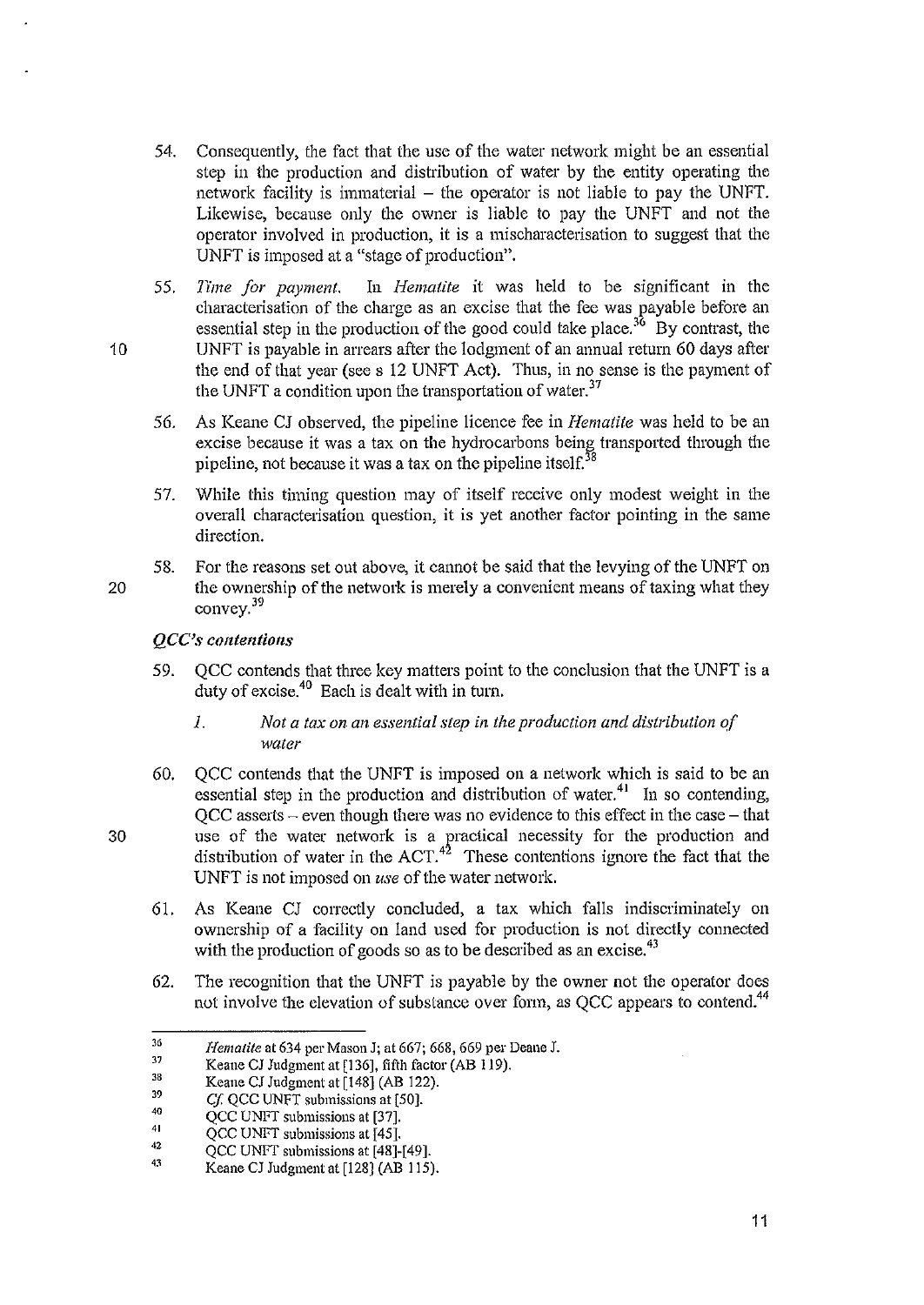As the definition of "owner" in the Dictionary to the UNFT Act makes clear, the legal owner of a network facility will not necessarily be the holder of a licence to operate that facility. Further, the Utilities Act allows for there to be more than one licensed water distributor at any one time.<sup>45</sup>

- 63. The absence of a connection between the UNFT and the operation of the water network pursuant to the licence granted under the Utilities Act reinforces the conclusion that the UNFT is both in substance and form an imposition on ownership of the facility, not on the activity of transporting water.<sup>46</sup>
- 64. Here, the owner of the network happened to also be the operator. However, 10 where a non-owner operates the network, the UNFT is not payable by that operator (and the legal owner who does pay never takes a step in the production or distribution of goods at all).
	- 65. QCC relies heavily on the decisions in *Matthews* v *The Chicory Marketing Board (Victoria)* and *Logan Downs Pty Ltd* v *Queensland* (1977) 137 CLR 59 to argue that the UNFT is relevantly a tax upon production. As Keane CJ observed, the reasoning in each of these cases demonstrates that mere ownership of a productive asset is not sufficiently close to the activity of production or manufacture of goods to be regarded as an excise.<sup>47</sup>
- 66.  $\rm{OCC}$ 's reliance on the result in *Matthews*, where a tax imposed on every half 20 acre of land planted with the crop chicory was held to be an excise, is inapposite.48 The levy was imposed on and was to be paid by the producers of chicory. As Keane CJ observed, there is no support in the reasoning in *Matthews* for the view that the circumstance that a tax is upon the ownership of a productive asset suffices to establish a sufficiently close connection with the activity of production or distribution of goods.<sup>49</sup>
- 67. Likewise, QCC's reliance on the result in *Logan Downs,* where a tax imposed on owners of stock was held to be an excise, is inapposite.so In *Logan Downs,*  owners of livestock were required to pay a fee in respect of the number of stock held, which were themselves considered to be "articles of commerce".<sup>51</sup> A 30 network facility is not a commodity, or an "article of commerce", in the sense in which that expression was used in *Logan Downs*.<sup>52</sup> There is no trade in network facilities.
	- 68. As Keane CJ correctly observed, in the decisions of this Court which explain what is meant by saying that an excise is a tax imposed "upon goods" or upon "the production or manufacture, the sale or consumption of goods," it has never been held that a tax upon the ownership of a facility which may be operated to

<sup>44</sup>  QCC UNFT submissions at [53]-[57].

<sup>45</sup> See Part 3 of Utilities Act and definition of "water distributor" in the Dictionary contained in Schedule I

<sup>46</sup> Keane CJ Judgment at [128] (AB 115).

<sup>47</sup>  Keane CJ Judgment at [145] (AB 121).

<sup>48</sup>  QCC UNFT submissions at [64].

<sup>49</sup>  Keane CJ Judgment at [148] (AB 122).

<sup>50&</sup>lt;br>51 QCC UNFT submissions at [54].

Logan Downs (1977) 137 CLR 59 at 78 Mason J (Barwick CJ agreeing), at 70-71 per Stephen J; see Keane CJ Judgment at [149] (AB 122).

<sup>52</sup> See Keane CJ Judgment at [151] (AB 124).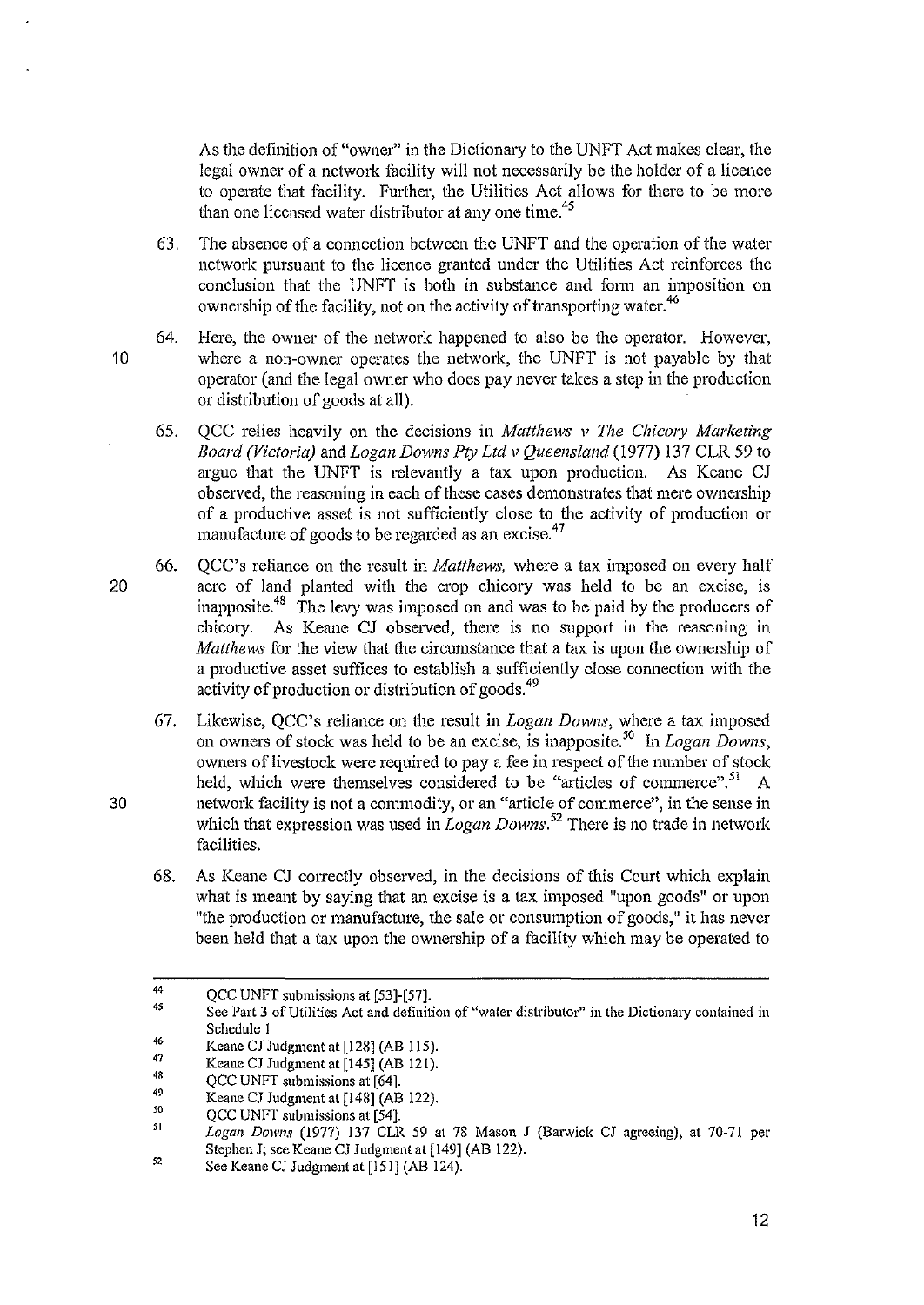produce or transport goods has a sufficient relationship with production of goods to be regarded as an excise.  $53$ 

- 69. In this respect, in *Hughes and Vale Pty Lld* v *New South Wales* (1953) 87 CLR 49 the High Court held that a charge levied on road transportation companies calculated by reference to the load capacity which could be carried by a truck or the number of miles travelled was not a dnty of excise. As Perram J emphasised, such an arrangement appears indistinguishable from the UNFT at the level of principle - both are taxes on the extent of transportation infrastructure. 54
	- 2. *UNFT does not bear a natural relation to the quantity and value of the commodity being distributed*
- 70. QCC next contends that the UNFT bears a natural relation to the quantity and value of the commodity being distributed.<sup>55</sup>
- 71. The quantum of the UNFT bears no such natural relationship.
- 72. The Territory accepts that decisions of this Court establish that there is no need for an arithmetical relationship.<sup>56</sup> However, there must be a sufficiently close relationship between the tax and the production of the goods to show that the tax affects the goods as the subject of production.<sup>57</sup>
- 73. Here, as the Full Court correctly observed, not only is there no arithmetical 20 relationship between the UNFT and the quantity or value of water which passes through the network, there is no relationship *at all.<sup>58</sup>*
	- 74. Where, as here, there is no relationship at all between the value or quantity of goods and the amount of the charge, there must be sufficient other factors to indicate that, notwitllstanding the form of the charge, the *substantial effect* of the charge is to impose a levy on the goods themselves.<sup>59</sup> Those factors are not present here. QCC's submissions wrongly ignore the following:
		- 74.1. The quantum of the UNFT is calculated solely by reference to the length of the facility located on Territory Land.
- 74.2. The methodology for calculating the UNFT is unrelated to the amount of 30 water actually produced or distributed by means of the facility.
	- 74.3. The amount or volume of water so transported depends not upon the length of the facility but upon its diameter. $60$
	- 74.4. Contrary to QCC's submissions at [63)-[64), the UNFT Act does not disclose an express relationship with the potable water conveyed by the network. Rather, the UNFT applies regardless of the volume of goods

<sup>53</sup>  54 Keane CJ Judgment at [139] (AB 119).

Perram J Judgment at [180] (AB 134).

<sup>55&</sup>lt;br>56<br>57 QCC UNFT submissions at [58]ff.

QCC UNFT submissions at [60].

*Mauhews v ChicOl), Marketing Board* (1938) 60 CLR 263 per Dixon.T at 304.

<sup>58&</sup>lt;br>59 Full Judgment at [137] (AB 119).

See *Nematite Petrolenm Pc)' Ltd v Victoria* (1983) !5! CLR 599 at 632 per Mason J, 666 per Deane J; Matthews v Chicory Marketing Board (Vic) (1938) 60 CLR 263 per Dixon J at 304. 60 Keane CJ at [151] (AB 124).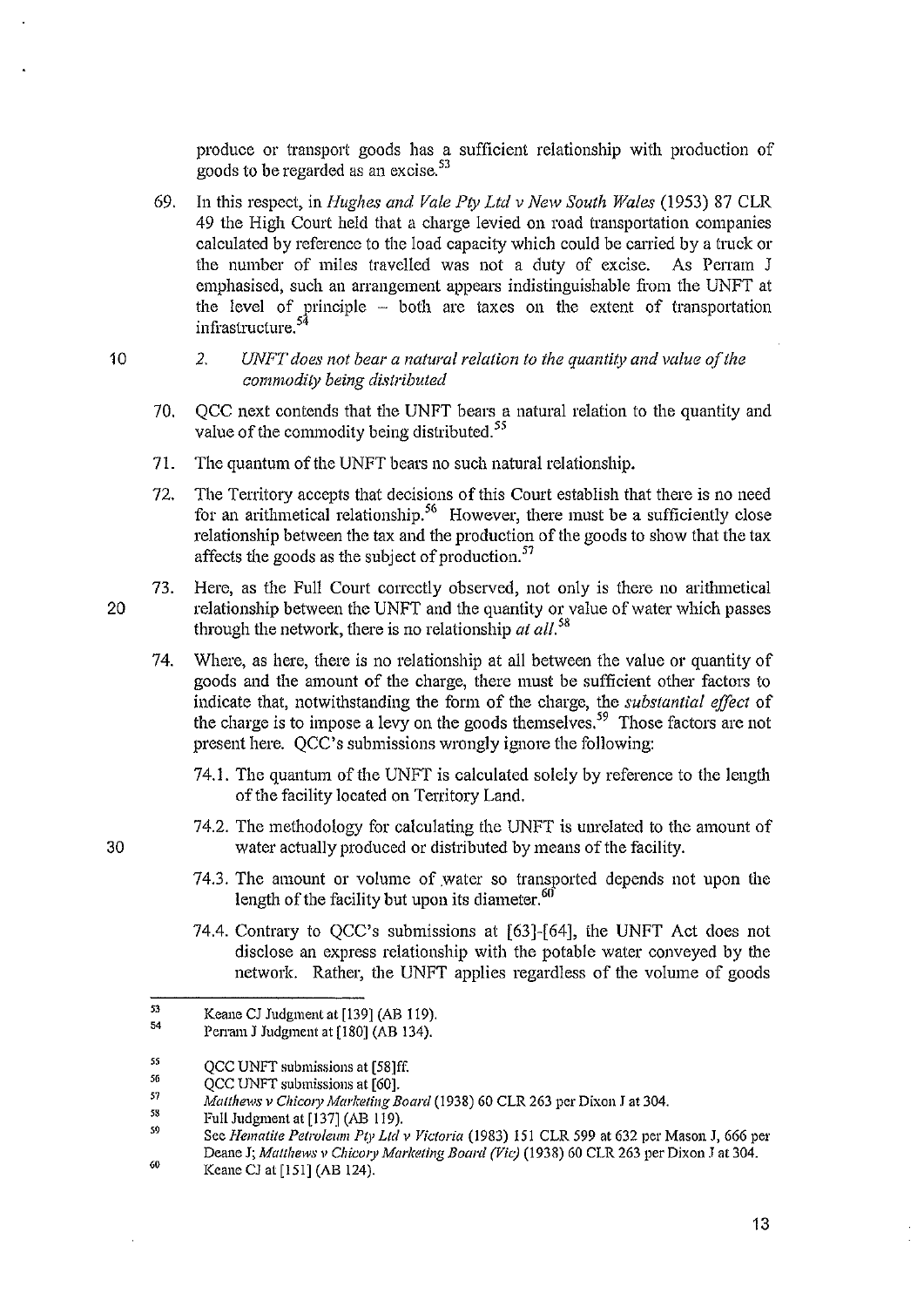passing through the network (and regardless of whether goods ever flow through the network). $61$ 

- 74.5. Even though the value of goods that are conveyed through the ditferent types of utilities networks subjected to the UNFT may vastly differ, if those networks occupy the same length on Territory Land, the owner pays the same amount of UNFT.
- 74.6. While water may move through the network in response to consumer demand, $62$  contrary to QCC's submission, the evidence demonstrated that the volume of water flowing through the network was *not* relatively stable 10 over time (although, of course, the UNFT payable remained constant).<sup>63</sup> For example, it is not disputed that the volume of water flowing through the network reduced by 20-40% in response to the imposition of water restrictions by the Territory.64
- 75. QCC relies on the result in *Matthews*, asserting that the value of crops actually harvested from the acreage planted (where the levy was imposed on the acreage planted, being a fixed amount) would have varied according to seasonal variations and this variation did not prevent characterisation as an excise.<sup>65</sup> However, as Dixon J observed in *Matthews,* by adopting area planted as the criterion of the amount of the levy upon each producer, the Marketing Board 20 had placed an impost upon an essential step in production, namely, planting, computed quantitatively. Dixon J continued: "There is no distinction of substance and scarcely any even of form between levying a tax upon the area planted and levying a tax upon the act of planting the area.<sup> $,66$ </sup> As Rich J observed, if you tax according to planting you affect or influence the operation upon which the extent of attempted production depends.<sup>67</sup>
	- 76. By contrast here, the UNFT applies regardless of the whether the entity which happens to be the operator ever attempts to distribute any water through the network.
		- *3. The UNFTwas passed on to customers by ACTEW*
- 30 77. Finally, QCC points to the circumstance that the UNFT was passed on to customers by ACTEW.<sup>68</sup>
	- 78. QCC conceded, properly, below, that a payroll tax is not a duty of excise and nor are the other taxes which States may legitimately impose which may be passed on in a manner which ultimately affects the final cost of goods to a consumer. 69
	- 79. However, QCC takes out of context a passage of Mason J in *Hematite* at 632 to suggest that a significant factor in characterising a charge as a duty of excise is

<sup>61</sup>  Keane CJ at [137] (AB 119).

<sup>62</sup>  QCC UNFT submissions at [64.3].

<sup>&</sup>quot; 64 *Cf.* QCC UNFT submissions at [64.4].

QCC UNFT submissions at [64.4J.

<sup>65</sup>  QCC UNFT submissions [64.4].

<sup>66&</sup>lt;br>67 *Matthews v ChicOIY Marketing Board (Vie)* (1938) 60 CLR 263 per Dixon J at 303.

*Matthews v Chicory Marketing Board (Vic)* (1938) 60 CLR 263 per Rich J at 281.

<sup>68</sup>  OCC UNFT submissions at [69]ff.

<sup>69</sup>  Keane CJ Judgment at [141] (AB 120); QCC UNFT submissions at [79].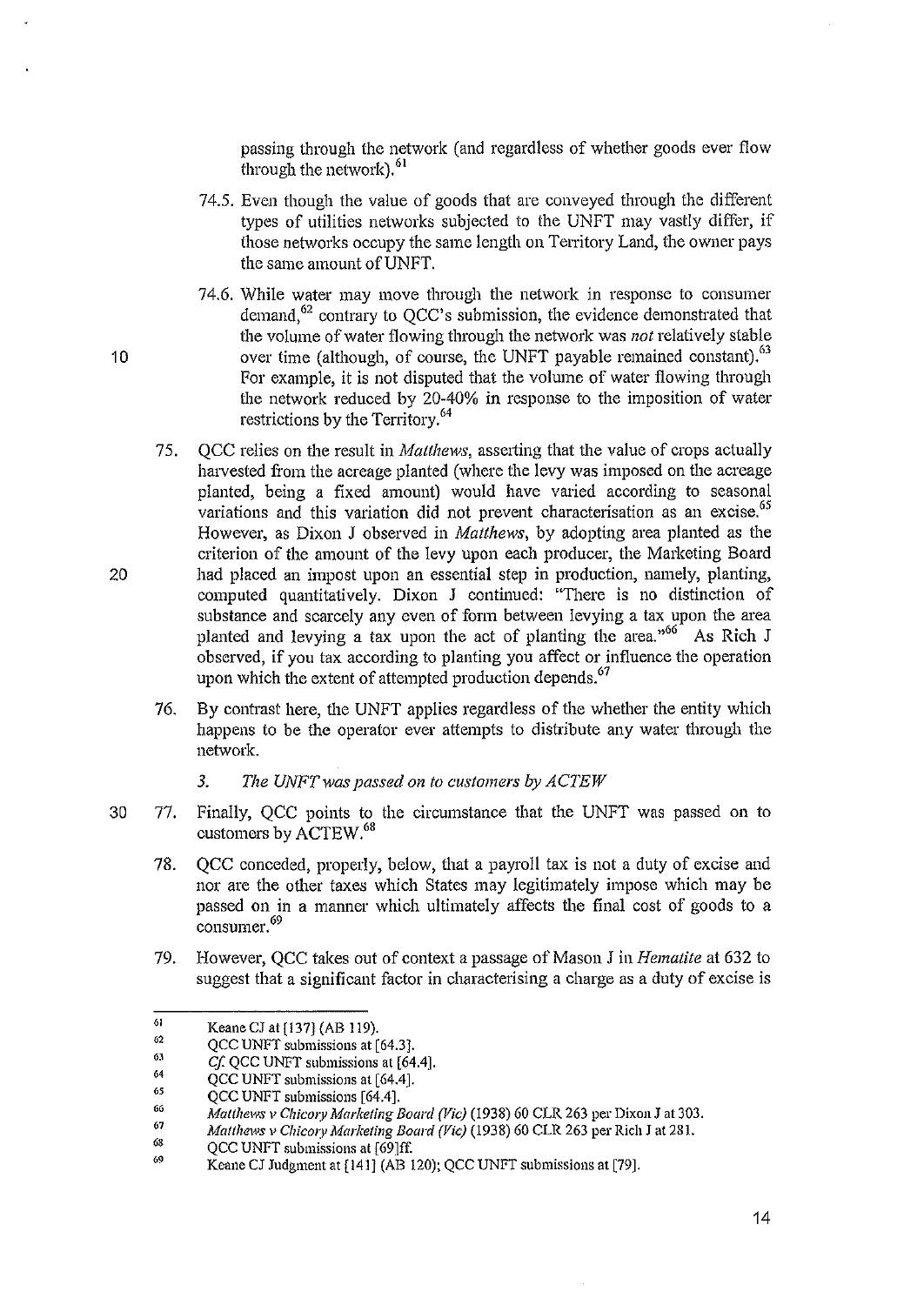whether it is likely to be passed on to consumers.<sup>70</sup> As Keane CJ noted below, Mason J explained at some length what he meant in saying that the tax "enters into the cost of the goods". It is apparent from that explanation that he was not speaking of any impost apt to increase the cost of goods.<sup>71</sup>

- 80. In *Ha v NSW*, Brennan CJ, McHugh, Gummow and Kirby JJ, expressly acknowledged that taxes may enter in some way into the cost of goods to consumers without attracting the operation of s 90 of the Constitution.<sup>72</sup> Rather, what must be present is a *"close relation"* to the production or manufacture of goods, which does not exist here. <sup>73</sup>
- 10 81. Finally, the fact that ACTEW separately identifies the UNFT in accounts provided to QCC is not a matter that should be given any weight in determining whether the UNFT is a tax on the production, manufacture, sale or distribution of water.<sup>74</sup> First, because the UNFT is imposed on the length of the network (and not the water transported) ACTEW must convert the per-kilometre rate of the UNFT into a per-litre rate when it chooses to pass the charge on to consumers. Secondly, and in any event, the actions of ACTEW cannot affect the constitutional validity of the charge.

#### Conclusion

82. The Territory submits that for the reasons stated above, the UNFT is not 20 properly characterised in its substantial effect as a tax in respect of goods levied on a step in their distribution.

#### PART VII ORDERS

83. The Territory submits that the appeals should be dismissed with costs.

Dated: 31 May201I

<sup>70</sup>  QCC UNFT submissions at [70].

*<sup>11</sup>*  Keane CJ Judgment at [141] (AB 120).

<sup>72</sup>  *Ha* v *State 0/ New S{)uth Wales* (1997) 189 CLR 465 at 497 per Brennan CJ, Mcl-Iugh, Gummow and Kirby JJ.

<sup>73</sup> See *Matthews v Chicory Marketing Board (Vic)* (1938) 60 CLR 263 per Dixon J at 304; Keane CJ Judgment at [143) (AB 121) 74

QCC UNFT submissions at [75)